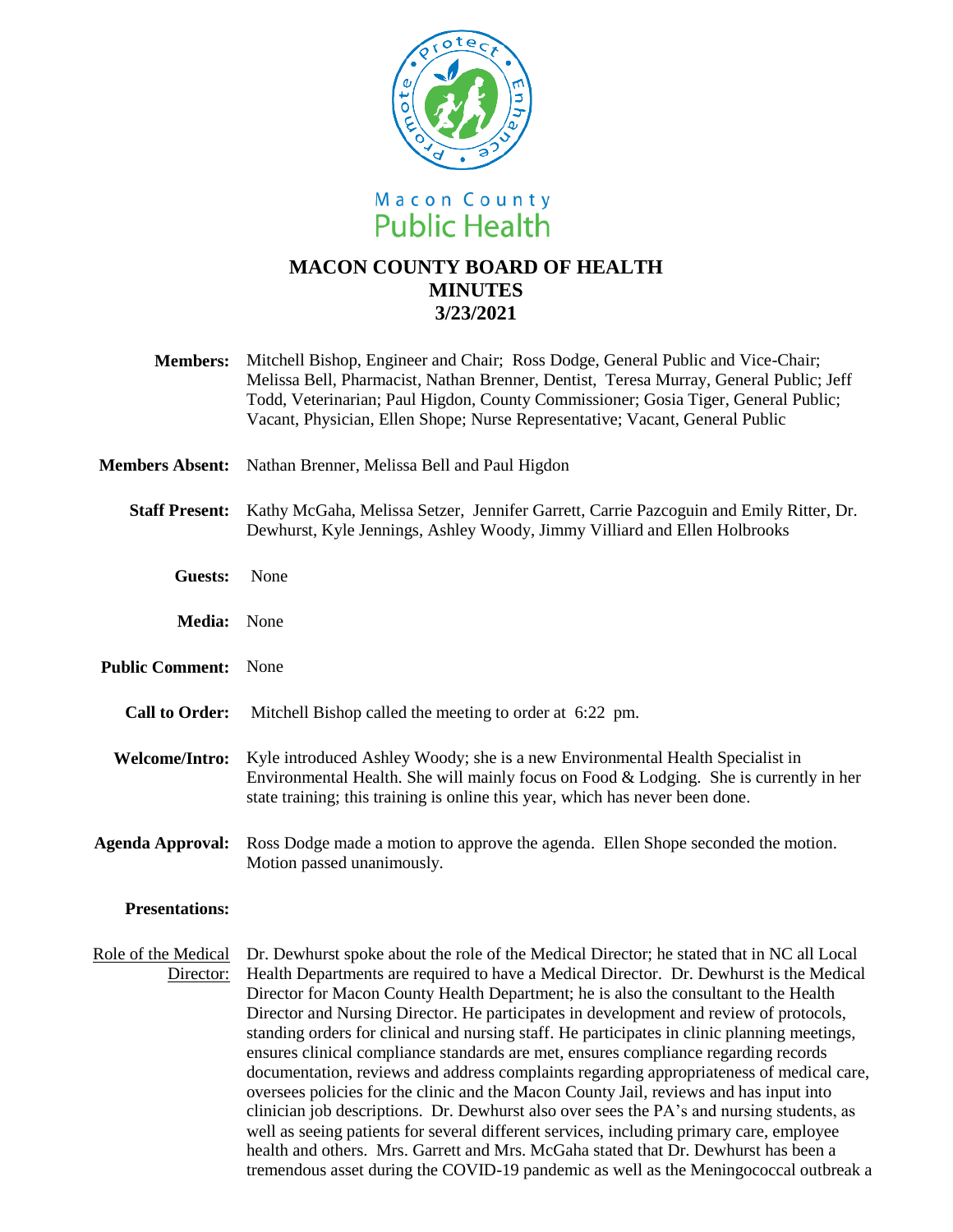couple years ago. Mrs. McGaha stated that Dr. Dewhurst was the source of research for COVID-19 when the pandemic hit. Mr. Villiard stated that they all appreciate him with all the knowledge and experience he brings to the Health Department.

Ross Dodge asked if there had been any emergencies in the COVID vaccine line and the mental health of the people getting the vaccine. Dr. Dewhurst stated that luckily they have not had anything major issues, only slight problems like a drop in blood pressure, those are normally seen and transported to the Emergency Department by EMS. Mrs. Garrett answered the question about mental health. She stated that people have been relieved to get the vaccine. Dr. Dewhurst made comment that they have received many words stating that MCPH has done an excellent job.

Mrs. McGaha stated that there is a lot of organization that has went into this from getting the vaccine in, to having the staff and getting it done. There are several different county departments involved including, Macon County Public Health, Emergency Management, The National Guard, Building inspections, Sherriff's Dept. Maintenance, Drake Enterprise, etc.

**Approval of Previous Meeting Minutes:** Ross Dodge made a motion to accept the minutes. Ellen Shope seconded the motion. The motion passed unanimously.

## **Old Business:**

Animal Control Grant Update: Ellen Holbrooks with Animal Services presented examples of the items that has been purchase and will be purchased with funds from the Petco Grant they received. They started with \$5,000, with that they have purchased adoption vest for the animals when they are walked and those vest were \$147.00. We have purchase a catio, which is too large to display at this meeting, so are working on purchasing another one smaller. The final item they would like to purchase is sound proofing insulation boards for the kennels. They have decided to go with the 2 inch because it will decrease the noise by 75%. The estimated price is \$2,880.00 and \$560.00 for shipping. These panels can be installed using glue that will last approximately 10 years or they have the option of having maintenance install the panels, which would last much longer. After the soundproofing is purchased, they will have to make up the difference of \$26.00, which they have from money that was donated to the shelter. Ellen Shope asked Mrs. Holbrooks if the soundproofing was for the animals or the workers. Mrs. Holbrooks stated that it was for both but mainly for the dogs. When one dog starts barking they all start barking and it is extremely loud. By adding the soundproofing, it will reduce stress for the dogs and be a better experience for the public interested in adopting. Mrs. Holbrooks stated that they are trying to get the community involved more and show the shelter in a more positive environment. They are also working on another grant from Highlands.

COVID-19 Update: Reports are sent out daily to all board members from Jimmy Villiard. As of this meeting, MCPH had given out  $10,000$  1<sup>st</sup> doses. The vaccine call center has handled  $52,000$ - $53,000$ calls. Countywide vaccination count is close to 15,000, this number includes MCPH, Angel Medical, Highlands Cashiers Hospital and, Highlands/Cashiers Plato. Highlands Cashiers Plato has been doing weekly Latino clinics and are doing approx. 200 each time. They are drawing from Jackson County, Macon Count and northern part of Georgia. As of this meeting, there are 32 active COVID-19 cases.